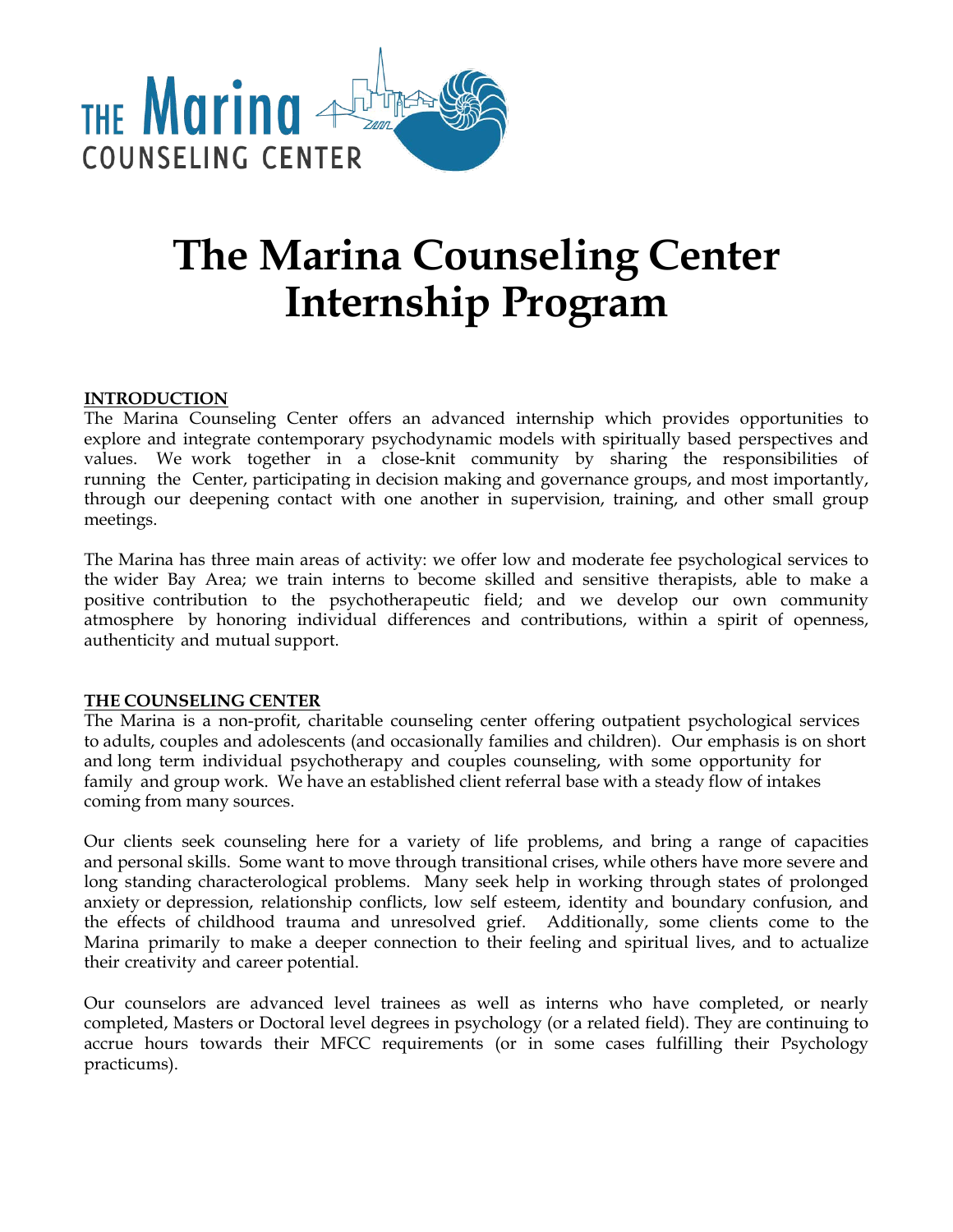### **THE TRAINING PROGRAM**

Our training program in professional psychology and marriage, family, and child counseling provides weekly: one hour of individual supervision; two hours of group supervision and case consultation; and one and a half hours of didactic and experiential training. The internship experience and supervised clinical hours received at The Marina Counseling Center are accepted by the Board of Behavioral Sciences and the Board of Medical Quality Assurance toward meeting requirements for licensure as a Marriage, Family, and Child Counselor (MFCC), Licensed Clinical Social Worker (LCSW) or a Psychologist in the State of California.

Our therapeutic orientation is an integrative approach which embraces the most relevant teachings from humanistic-existential, analytic-developmental, and transpersonal paradigms. While helping interns build a solid psychodynamic foundation, influenced by humanistic-existential values and inspired by the spiritual traditions, we also encourage development of their own authentic "voice" as a helping professional.

This integrative approach is actualized through skilled supervision and comprehensive training. Our supervisors are experienced PhD's, MFCC's, and LCSW's who incorporate the above paradigms in their own practice and personal lives. We have numerous staff and adjunct supervisors with whom interns may work.

Our weekly training seminars are designed to provide didactic and experiential education on a variety of psychological and professional issues. Theoretical approaches presented include, among others: self-psychology, intersubjectivity, Jungian and depth psychologies, dreamwork, transpersonal approaches and brief therapy models. Training also address working with specific client issues, such as eating disorders, borderline dynamics, incest survival and depression. Additionally, we provide training on the practical and business dimensions of practicing psychotherapy, including marketing oneself as a psychotherapist, working with fee issues in a clinical setting and preparing for the licensing exams. We also encourage interns to experiment with and integrate therapeutic training concepts by discussing them with peers and supervisors in process, community and supervision groups.

Lastly, we strongly encourage interns to participate in their own ongoing psychotherapy; and although it is not a requirement of our program, we also seek people with an interest, background, or ongoing practice in a spiritually based study.

#### **COMMITMENT REQUIREMENTS AND DURATION**

The Marina seeks interns who are able to make a whole-hearted commitment to both professional, personal and interpersonal growth, as well as the maintenance and well being of our community. Ample opportunity is given to form friendships, professional collaborations and support networks to create a rich environment for training.

Our governance structures involve the entire community in visioning and planning processes. We rely on each individual's willingness to look deeply and connect with their own truth and to balance personal and collective needs. Out of this process emerges action that hopefully is well informed, heartful and realistic.

**Interns make a one year commitment to the program, averaging about 20 hours per week.** This includes carrying a caseload of 8 clients or more; attending supervision, training and administrative meetings; conducting intakes, phone shift, and keeping process notes. In addition, interns participate in community gatherings, quarterly day-long retreats, two weekend retreats per year, and give service to many aspects of the Center's operating and governing processes.

Upon successful completion of an intern's first year they may, upon mutual agreement, continue into the second tier of our training program called Associateship. This tier supports more autonomy in the